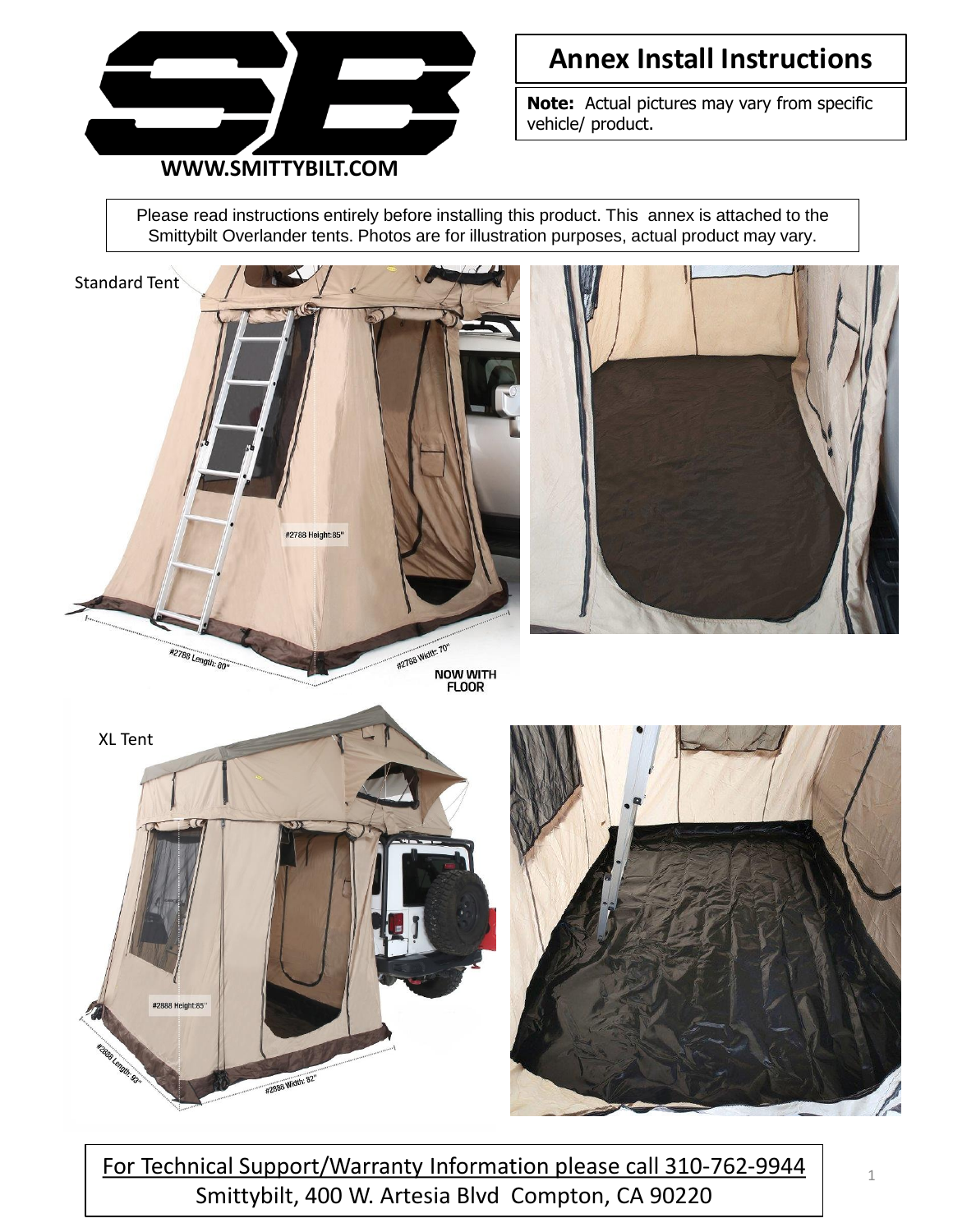

#### **WWW.SMITTYBILT.COM**

**Step 1:** Remove Annex from bag. Carefully slide the one end with the plastic tube into the rail on the bottom of your tent. This is easier to do when tent is still folded closed. (Fig A, B) The back will now hang down as shown in Fig C, D. **NOTE:** Gen 2 annex will zip to the zipper that was used to attach the tent cover to the tent. Fig A&B will not apply to Gen 2 annex, you will have a zipper in that location.





**Step 2:** Connect the zippers on the Annex to the zippers on the base of the tent. (Fig E,) Slide the left zipper along the edge and stop a few inches after you get around the corner, then connect the right hand side zipper and zip it up 8", then go back to the left zipper and complete zipping it up.(Fig E) The go back and complete zipping the right side zipper. **Note: On the standard size tent:** The Ladder goes on the outside of the Annex and annex will secure to the tent via Velcro strip near the ladder (Fig F, G). **XL tent** uses one long zipper and ladder will be inside the annex.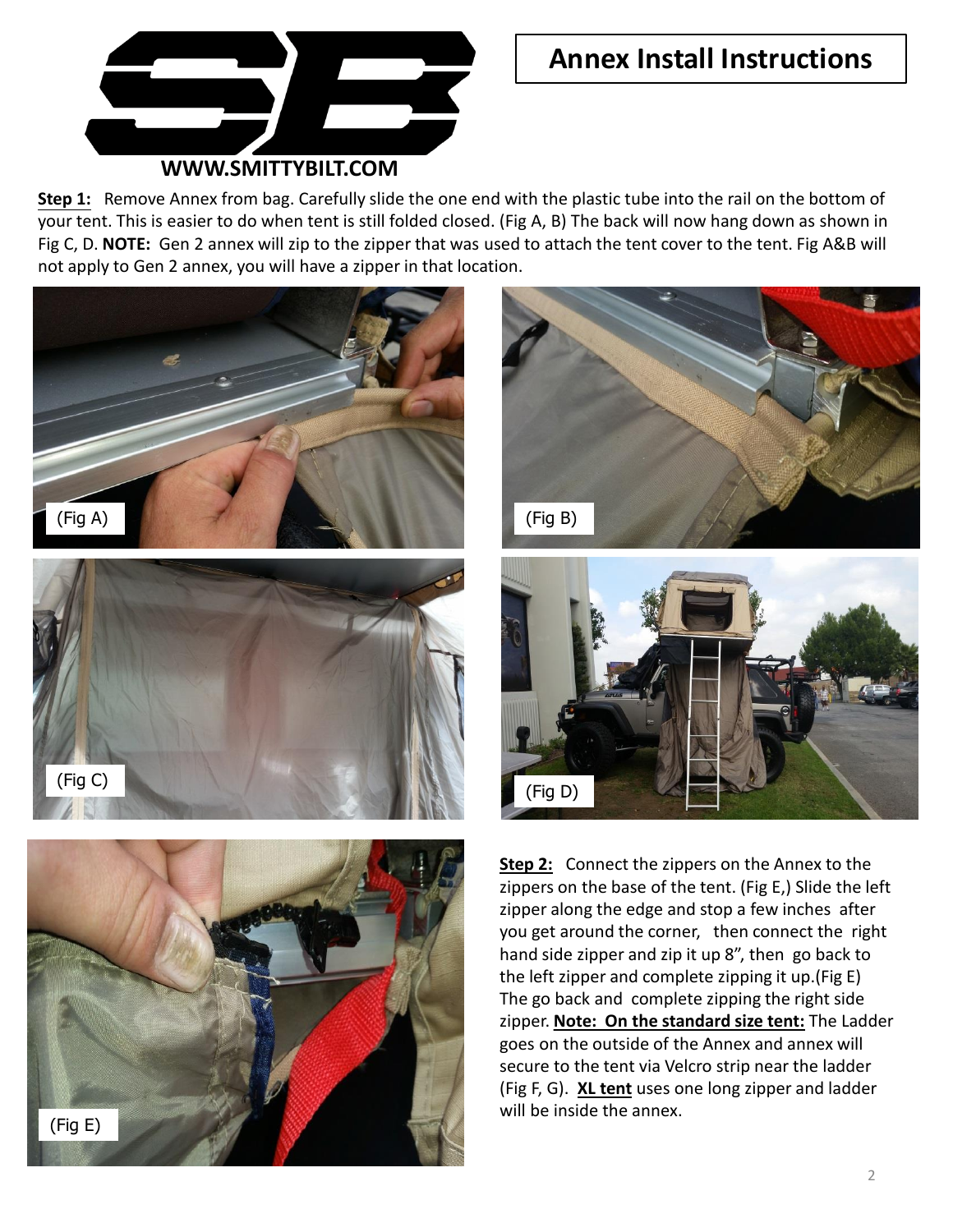





**Step 3:** Once Annex is completely zipped onto the tent base, spread and square the base out and fasten to the ground with the included stakes. (Fig H)

**NOTE:** Annex floor can be zippered off for cleaning or when it is not needed.

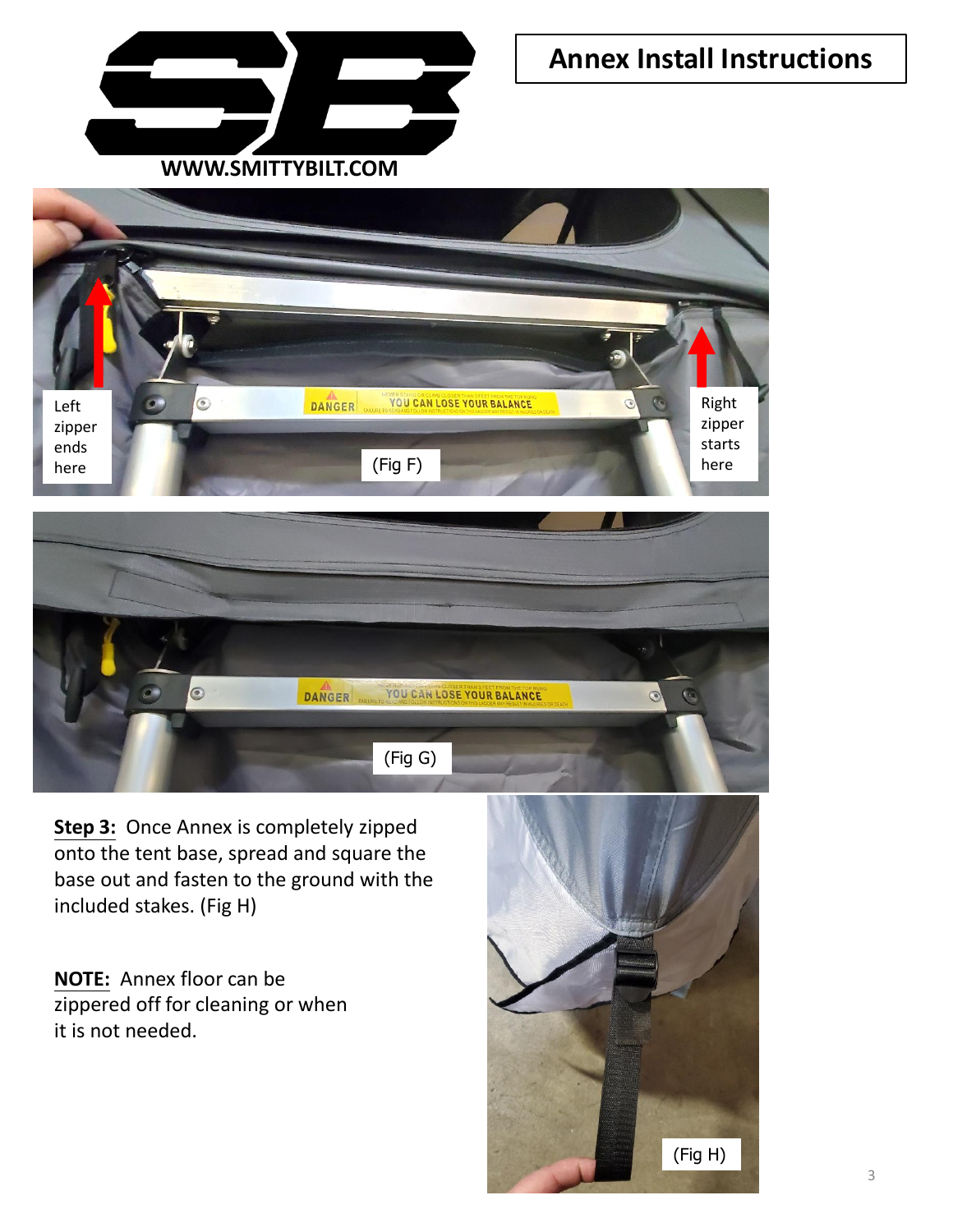

- **Do not store the annex wet**. If you do have to pack away when the annex is wet, zip closed all canvas doors and windows to protect the inside of the annex, and pack away. As soon as you can, open the annex and let it dry out thoroughly to prevent mold and rot. If the annex is to be closed up for extended periods of time it is very important that the annex is completely dry.
- Keep annex floor clean.
- Lube zippers periodically with a quality zipper lube.
- **Please note**: The annex is not made for extreme conditions, and a fair use policy is required. Excessive rain, wind and other extreme conditions can affect and/or damage the annex.

#### **Care Instructions**

1. Clean only with cold water and a soft brush - do not use soap or detergent, this will remove the waterproofing compounds.

2. Do not expose to petrol, oil or solvents.

3. New poly/cotton fabric will initially experience some weeping through the seams. This will reduce over time as the fabric cures.

4. Well worn products may be re-proofed using a good quality waterproofing solution. This is highly recommended. Generally this is re-applied every 1-2 years depending on how much you use or clean the annex and what environments your annex has been used in. Some waterproofing agents may also contain UV inhibitors. 303 protectant fabric guard, Star Brite, Rain guard, Nikwax and Kiwi all offer polycotton safe waterproofing solutions. Most are a silicon based solution.

5. Zippers can be lubed with a silicon spray or bee's wax, this keeps them lubed and helps with water resistance. Clean zippers with a soft brush. Commercially zipper lube is available.

6. If the fabric needs cleaning, use a mild detergent mixture( 1 cup Lysol all-purpose cleaner to 1 gallon of warm water) use with a soft brush to clean fabric as needed. Rinse off the annex with a rinse solution of ( 1 cup lemon juice, 1 cup sea salt to 1 gallon of warm water), then rinse with cool water. Allow to dry completely before storage. Re- water proof after the annex is completely dry.